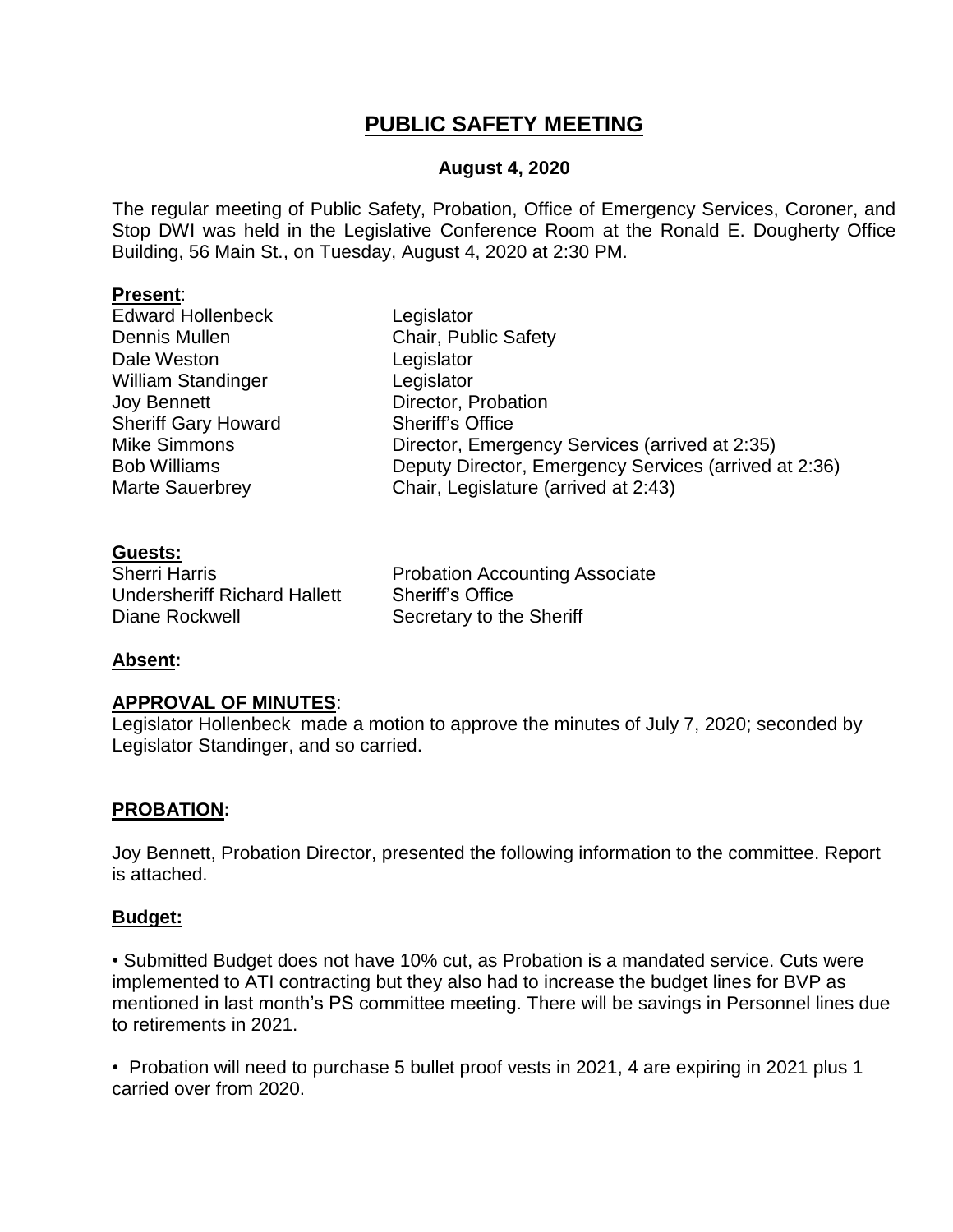• Legislator Mullen comment to question by Legislator Weston. If vest is not replaced after 5 expiration date & an Officer is shot and the vest fails – " it won't be something we want to deal with", Dupont will stand behind Bullet proof vests for 5 years.

• ATI Revenue - No revenue for Pre Trial release due to lack of defendants released into the program by Courts since 1/1/20, the only limited revenue will be for the Community Service Program.

#### **Issues:**

• Courts in the  $6<sup>th</sup>$  judicial district: this continues to be a confusing situation. At the County Court level, hearings continue to be a mix of in-person, SKYPE and telephone. The larger Justice Courts in the county have started to schedule court dates, the smaller ones have not. We recently learned that Justice Courts cannot sentence anyone to intermittent jail time. They can only sentence defendants to straight time in jail if they have the Presiding Judge's prior permission.

• There is still no consistent plan for how attorneys (DA's Office and Public Defenders) attend Justice Court matters. Probation Officers are attending Justice Court hearings on violation arraignments and hearings in person.

• Court Annex Security – Court Security continues to do temperature checks at the Annex building for anyone entering the front door of the building. Anyone with a temp of 100.1 or above is not be allowed in the building.

• Still no information from Division of Criminal Justice Services in regards to cuts to state aid to Probation, ATI funding, or RTA funding. The only funding we are sure is Ignition Interlock funding of \$3,788 as that is Federal pass through funding.

• Department staffing: All Probation staff are working in the office space full time.

• Probation began seeing probationers in the office space effective 6/1/20.

• We have successfully implemented CE Check in software for all probationers with a valid email.

• We have successfully implemented Zoom meetings for all juvenile cases.

• Camera/microphones are now installed on all Probation Office pcs in the Department.

• A Camera/microphone is now installed in the Probation Department conference room.

• Probation Officers are out in the community making home checks on probationers.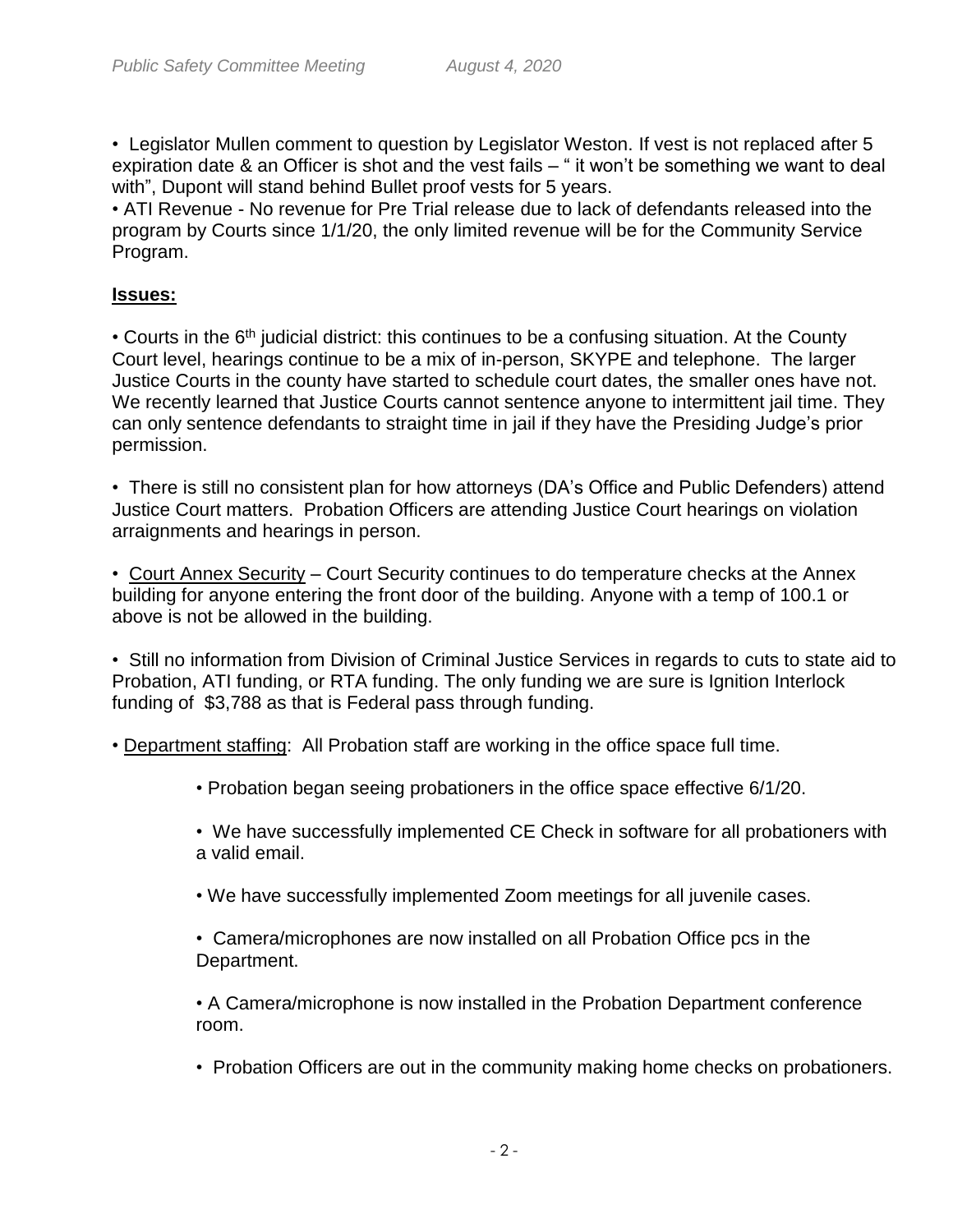#### • Juvenile Delinquency Services**:**

• July – we received two JD tickets

• We had one afterhours RTA youth that was remanded to detention after a hearing in Town of Owego Justice Court acting for Family Court.

• YTD: 12 JDAT received to date in plus 2 cases of direct file with the court, plus 2 cases handed down from Youth Part for a total of 16 cases to date.

- E- Connect: In July we screened two youth (1- class II but youth already involved with Elmira Psychiatric Center Day Treatment Program and 1-Below Threshold)
- Alternative to Detention Programing: Cayuga Counseling program for juvenile is operating and working with Tioga County youth. One part time employee is working the cases, the second position in the contract is currently unfilled we have been conducting interviews for the positions with CC.
- Decision Points This program for juveniles is on hold due to COVID-19
- ATI Programs: We have not received information about the Service plan for this program.

• Court Ordered Investigations**:** 25 investigations for Tioga County courts (Criminal, Family and Surrogate) are due in the next 60 days.

• Supervision: 269 cases ordered by Tioga County courts & Family Court

• Violation of Probation petitions: 27 defendants have violation petitions pending against them in criminal & family court.

• The state has increased the goal for the number of defendants supervised under Pre-Trial release from 25 to 60. However, since no people have been released into the program since 1/1/20, the increase is moot.

#### **Personnel Items:**

- One unfunded Probation Officer position still exists
- One Probation Officer is on on Medical Leave. Expected Return date is 10/13/20

### **Resolutions:**

• None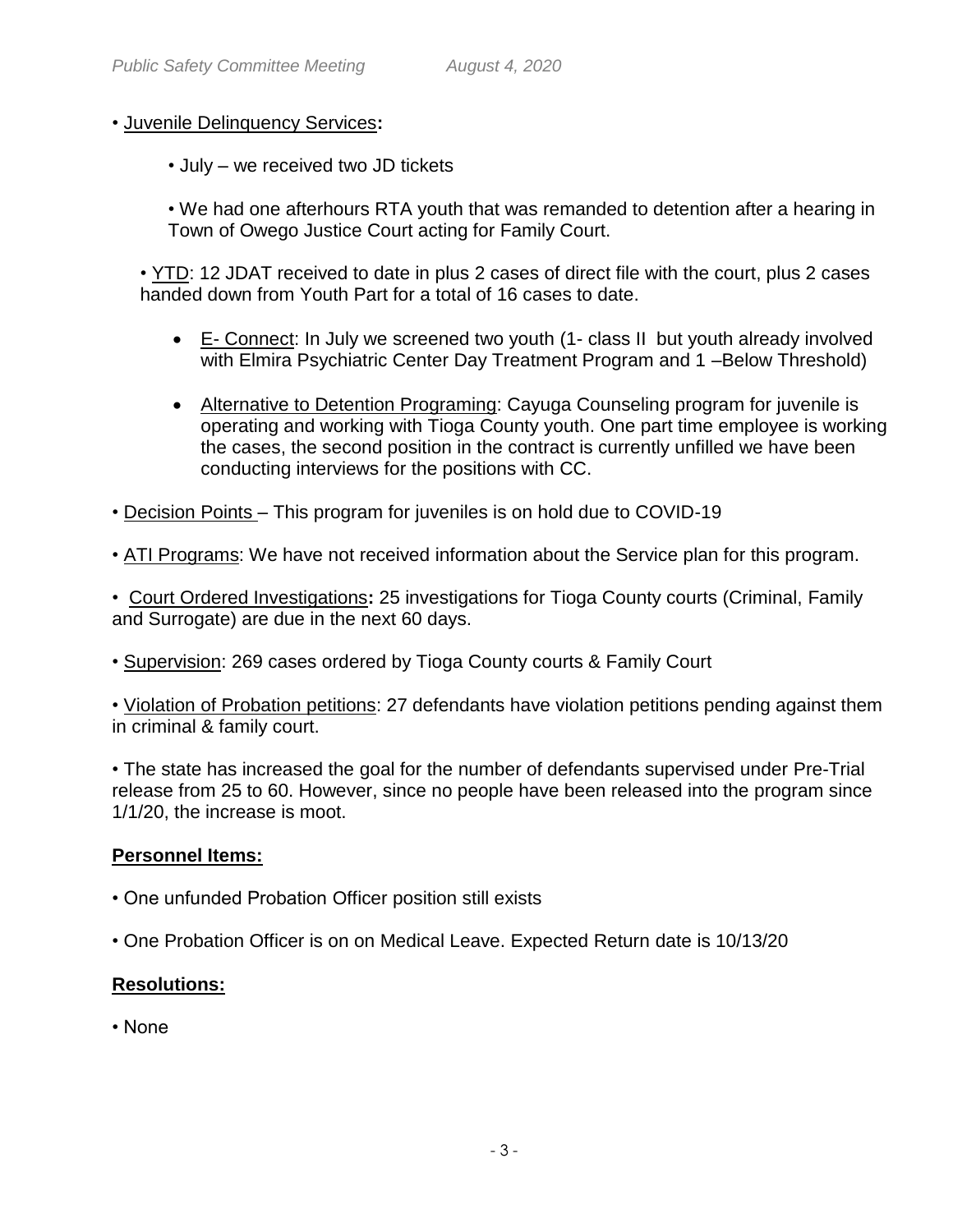## **OFFICE of EMERGENCY MANAGEMENT**

Mike Simmons, OES Director, presented the following information to the committee. Report is attached.

## **Budget:**

• Within Budget – See attached spreadsheets.

• About the same as last year and can reduce the 2021 budget with the tower system in Waverly, can be paid with grant money. Could reduce the budget by a little over \$30,000.

• Fire Budget went down \$33,700 (\$129,000 to \$95,000) Emg Management Budget went down from \$87,700 to \$85,456 (10 %)

#### **Resolutions:**

1.) Resolution Amendment 95-20: Modify 2020 Budget and Transfer Funds back to Contingency for COVID19 Emergency Services.

#### **Monthly Meetings Attended:**

- Daily State Emergency Management Confernce Call
- OFPC Conference Calls
- OFA meetings on plans for reopening, tough to make decisions when it comes to reopening

### **Grants**:

- $\cdot$  SHSP17 –
- $\cdot$  SHSP18 –
- $\cdot$  SHSP19 –
- $\cdot$  SHSP20 –
- $\cdot$  EMPG19 –
- $\cdot$  EMPG20  $-$
- $\cdot$  SICG18 –
- $\cdot$  SICG19 –
- $\cdot$  SICG20 –
- Senator's grant for Training Room (MPR) –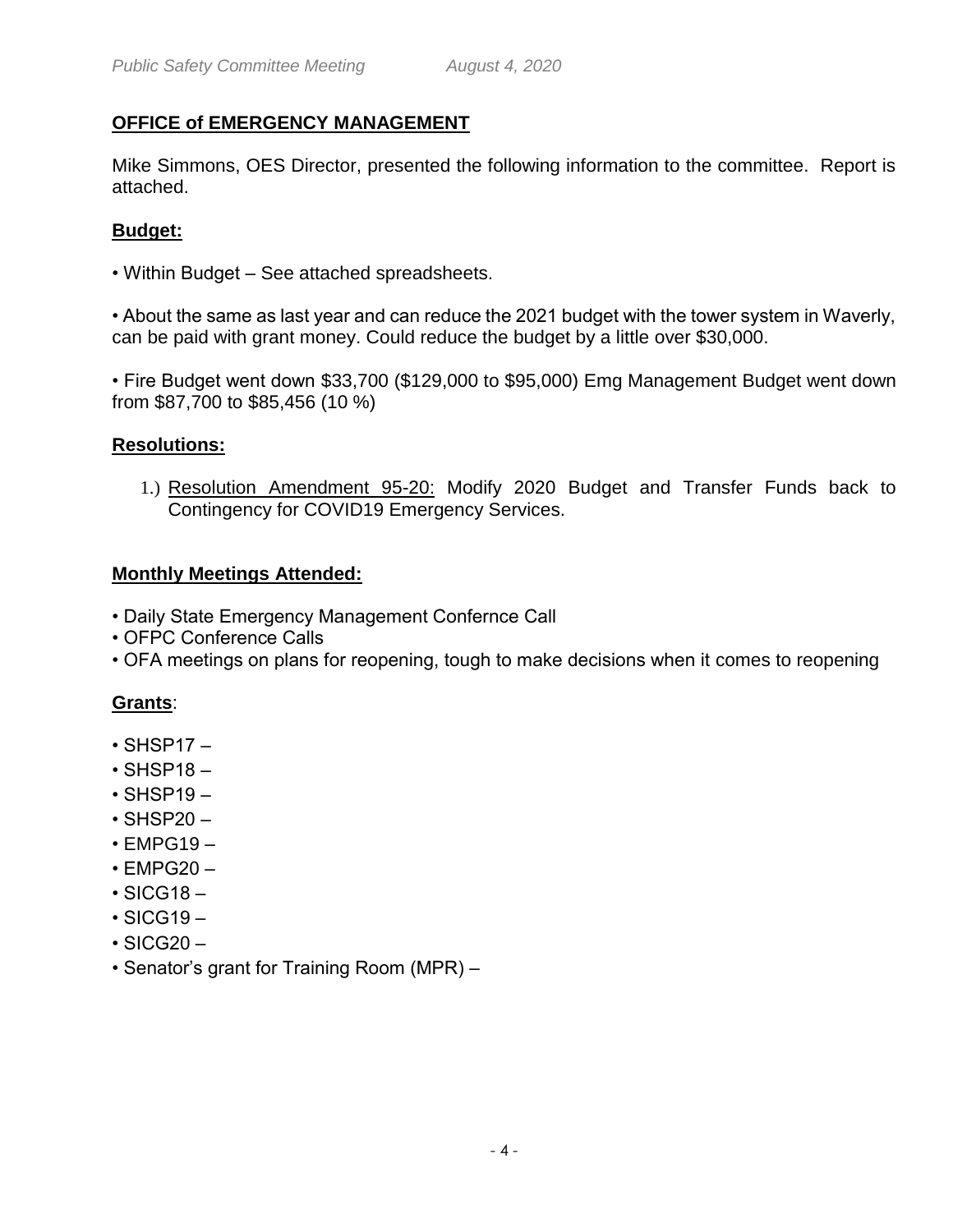## **Other:**

• Fire Services

• Fire Reporting to State – Fire Reports have not been submitted to the State by Berkshire, Richford, and Halsey Valley for 2019.

• State training classes at fire departments have started back up. Our office is responsible to ensure that host departments have proper COVID19 protective measures and supplies for each class. 6-foot distancing, hand sanitizer, gloves, masks, temp check and have to fill out a sheet/waiver. The waiting list could fill another class. Trying to push to have 2 classes set up but the state does not approve. Max class occupancy is 20. Legislature Weston asked, Could 2 classes be done concurrently?" Mike answered, "yes."

• Fire Coordinator John Scott's name will be added to the engraved Fallen Firefighter's Monument in Albany this year. There will be a small televised ceremony but no regular ceremony for firefighters to attend due to COVID19. Legislature Standiger asked about Leroy Kemp another Fallen Firefighter.

• We are working with fire personnel to collect information regarding their inventories of equipment and apparatus that is available for use in the event of a large or specialized incident. We don't know what the exactly have out there. Give recommendation with the way finances are. Don't need to have the same exact equipment as each station, can work together with the other departments to get what they need.

## • EMS

• State EMS Classes are still on hold while DOH works to develop a plan to conduct classes and follow COVID19 protective measures.

• Some students were able to take there finals, waiting on results to see how they did on there grades.

• We have prepared an RFP to hire a consultant to conduct a Study of the County EMS System and make recommendations how we can develop a sustainable EMS program that will ensure that the residents of the county receive adequate emergency medical care in the future. Find out what the RFP study would cost and try to get some grant money for it. An outside evaluation provides a better outlook of what is needed.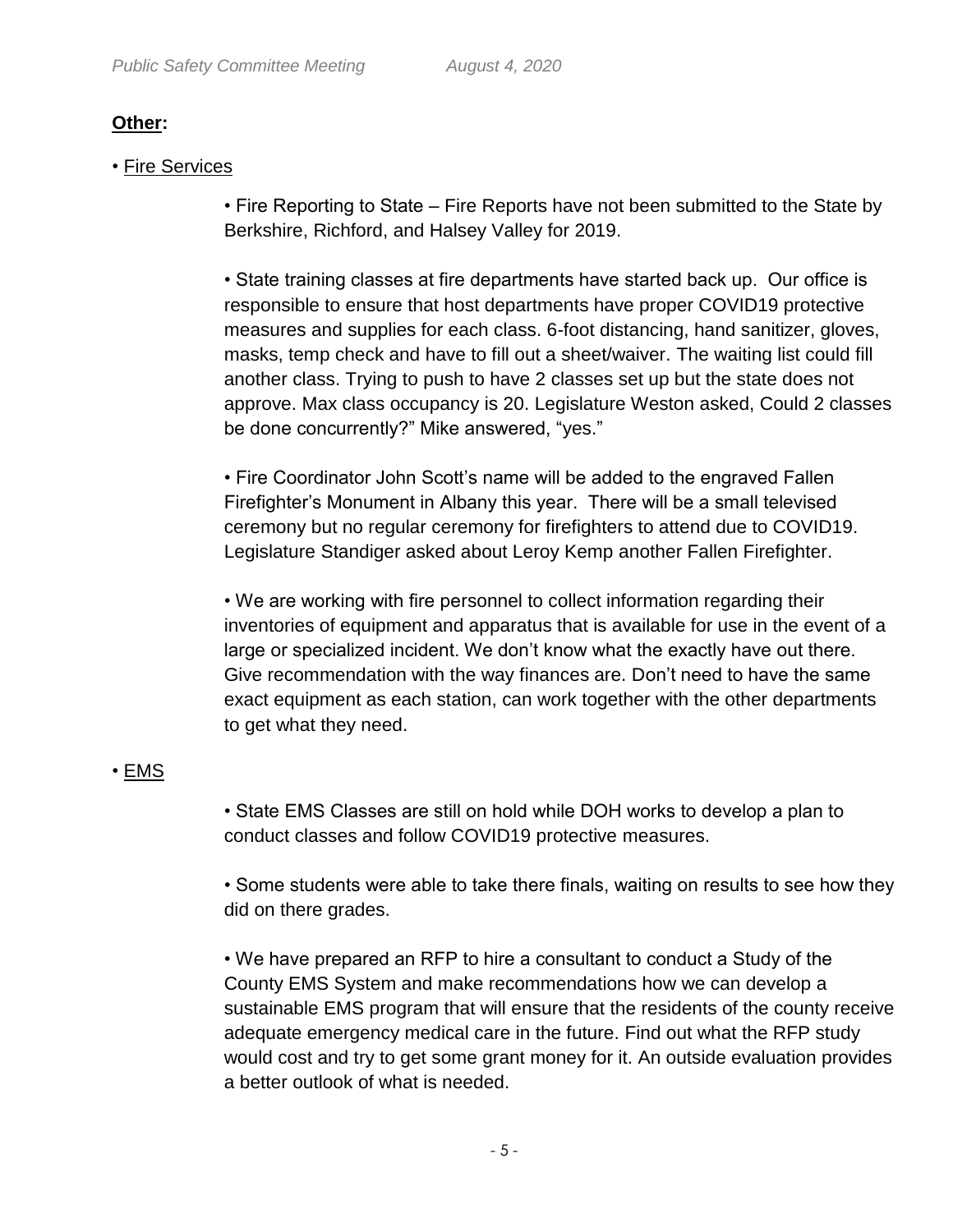• Legislature Standiger asked, "How many ambulances are used in the county? Mike answered, "7," and confirmed with Bob.

• Maine is going to stop providing services to Berkshire unless there is a contract, may stop providing life support

## • Communications System

• We continue to meet with Motorola while they work on engineering. As we continue to work with their team we often discuss the financial effects of the COVID19 pandemic on Tioga County. They seem to understand the needs we face as our current system experiences problems as well as the economic crisis that the pandemic has created for us. Presently, they have offered to delay our payments for two years without any penalty or extra costs.

• The SICG Targeted Grant that we hope to receive up to 6 million dollars is still available however the schedule for the application and award is not known. Mr. Kevin Karn from NYSTEC will be meeting with Chairperson Sauerbrey and me later this week and we will begin the official work with him for our planning and application.

### • Fire

• Radio system continues to have issues with the audio, making it difficult for field units to understand dispatchers. Fixed one part and another part has issues, still working on.

## • EMO

• Office of Emergency Services continues to distribute personal protective equipment and testing supplies.

• Office has been working closely with numerous agencies to provide guidance, personal protective equipment, and other supplies to agencies who are in need during the emergency.

• Bids were received from businesses who were interested in providing consultant work to process COVID19 claims to FEMA. Low bidder is National Disaster Recovery Technical Assistance, Inc. of 59 Court Street, Suite 202, Binghamton, NY 13901. Bid is being forwarded to Attorney for review prior to hiring.

• RFP Covid claims - have outside agency come in to help with claims, found a local agency that is about half the price of the other 3 vendors.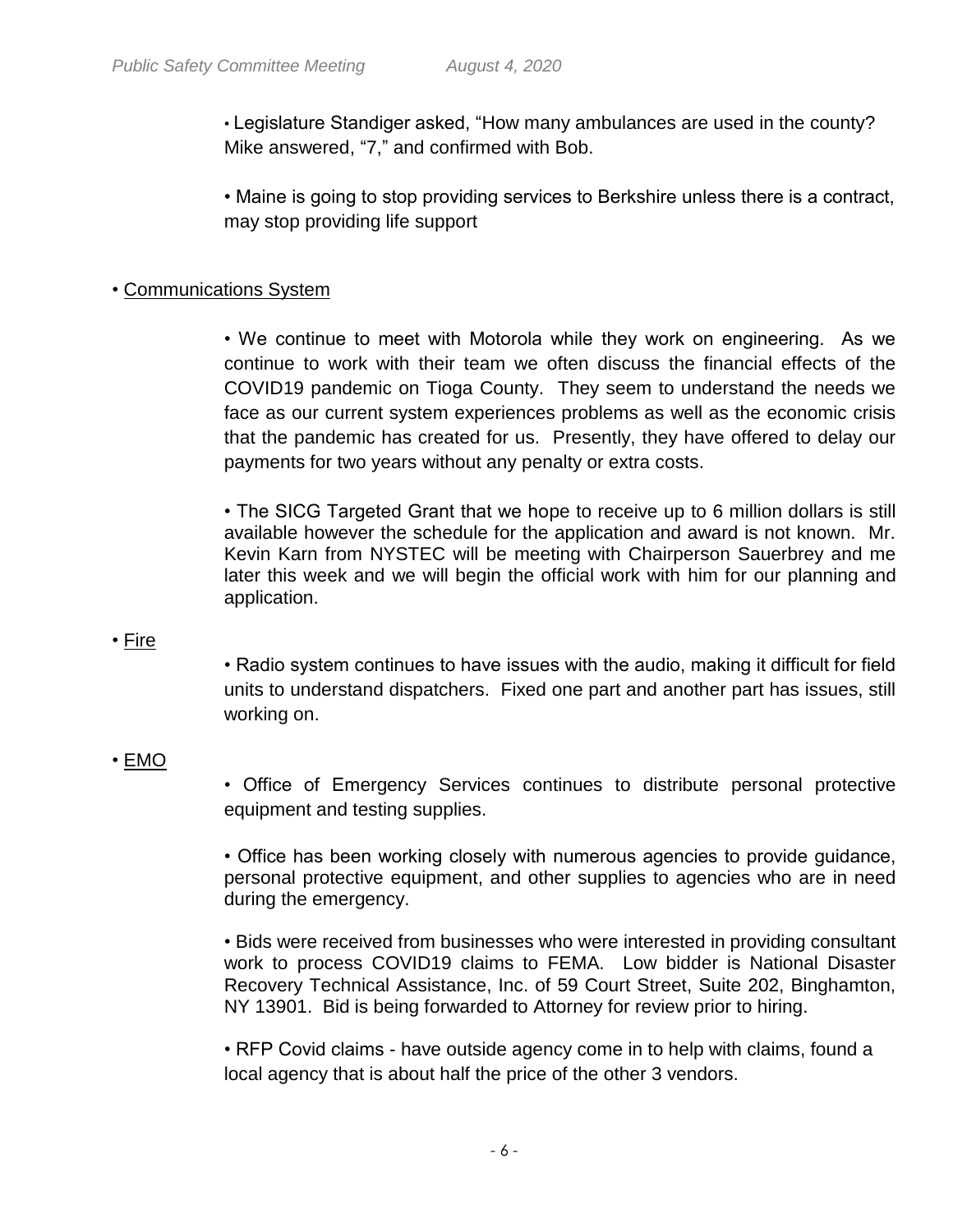## **SHERIFF:**

Sheriff Howard presented the following information to the committee. Report is attached.

#### **Budget:**

• One Tioga County Inmate housed in Monroe County

• Expenditures are on target for 6 months; Revenues are \$390,895 (54% of budget). Inmate Boarders \$101,081 (6 months revenue).

• Undersheriff's first budget, has been working on it for the past 3 weeks and had the previous Undersheriff, Mike Jackson, come in to assist. Has done a fantastic job.

- Has made many cuts, about \$100,000
- Moved personnel around and has been approved by Budget Officer, Jackson Bailey

• Legislature Weston asked, "How many Deputies are on the Road Per day/Per night, on Average," Sheriff responded, "There are 3 to 4 depending. Patrols are set up throughout the County."

#### **Current Projects:**

• Working on upgrading Black Creek to Windows 10 would like to get this done as soon as possible.

#### **Personnel Items:**

• Civil – all positions filled.

• Corrections – currently have one full-time Corrections Officer position that is vacant; two parttime Cooks.

• two additional Corrections openings will be open due to reassignment to the Road Patrol of Christian Midolo-Ray and Darion Wiant to Deputy Sheriff's – Road Patrol.

- two Correction Officers awaiting Medical Retirement.
- Road Patrol
	- Two Deputies on light duty; one Deputy on 207C medical leave, all positions filled.

• E911 Communications – two Dispatcher positions have been filled there is still one vacant with the retirement of Steve DuVarney.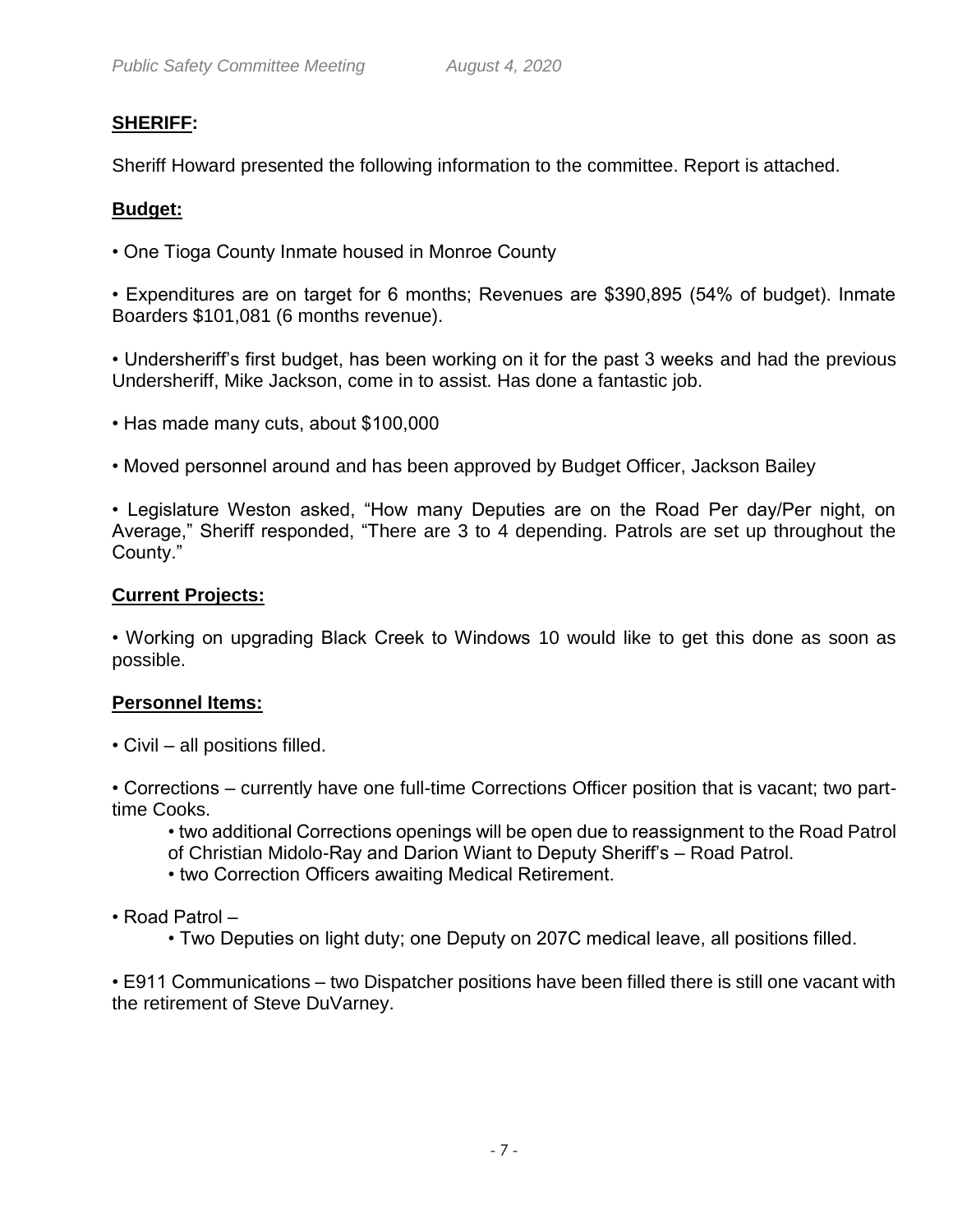## **Resolutions:**

• None

#### **Labor Issues:**

- T.C.C.A. negotiations is now settled and a new Contract has been signed.
- TCLEA and CSEA contracts under negotiations

#### **Litigation Issues:**

• None at this time.

#### **Other:**

• Inmate population is at 29 for the month of July.

#### **ADJOURNED:**

Legislature Mullen wanted to thank all the Departments for working so hard to reduce the budget, it will be a bumpy ride for 2021.

Meeting was adjourned at 3:08 PM.

Respectfully Submitted,

*Donna Gilligan* Donna Gilligan Accounting Associate III – Payroll Tioga County Sheriff's Office 8/4/20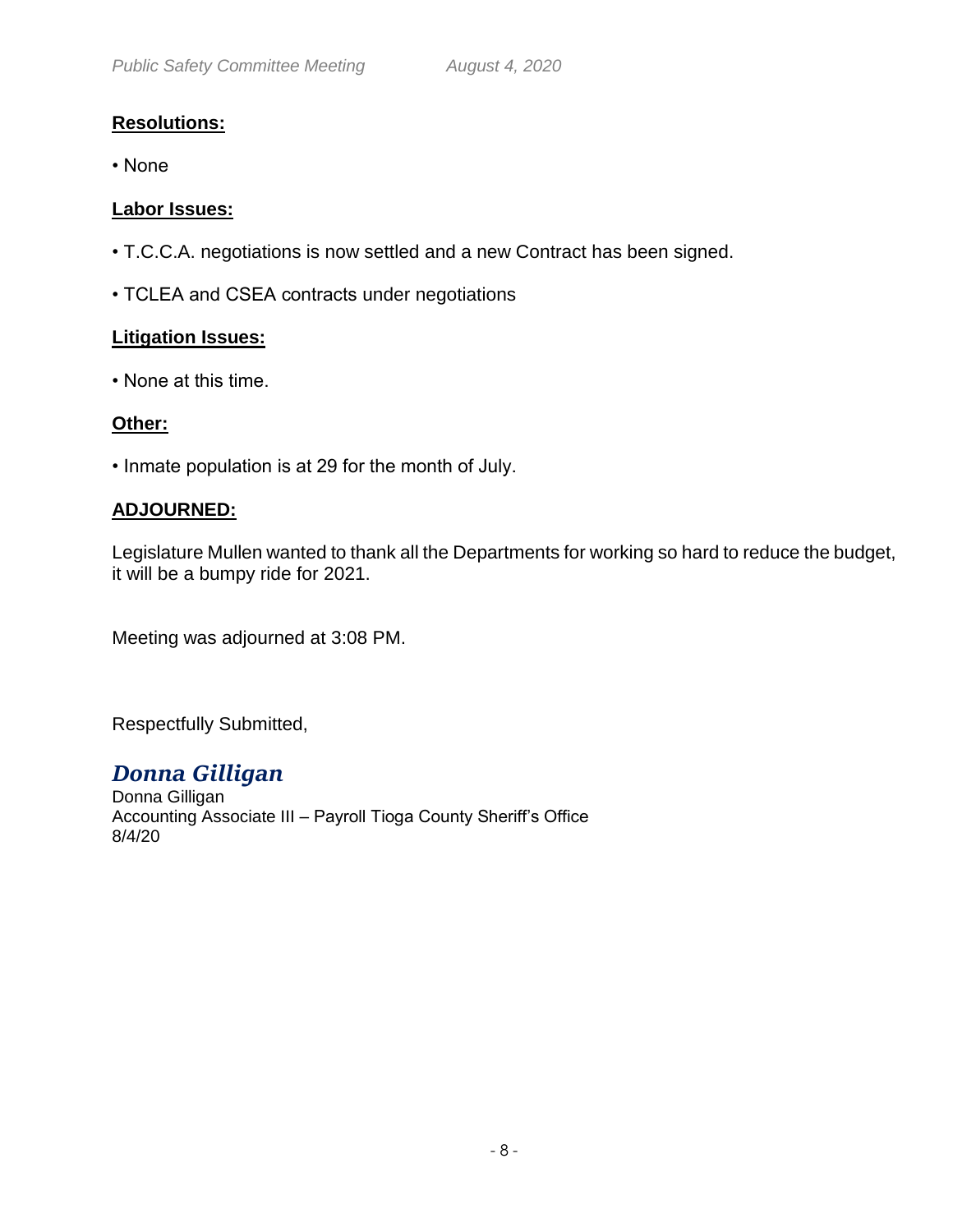## **ATTACHMENTS: PROBATION Budget Status:**

Following budget directions for mandated services, Probation did not submit a budget with 10% cuts. We did implement cuts but we also had to increase budget lines for BPV as mentioned in last month's PS committee meeting.

Where we can save money in 2021 is in Personnel changes. By our calculations with known information about potential retirement dates and delaying backfills we can reduce our personnel costs over \$48,000 in 2021 compared to costs in 2020.

A meeting has been requested with the Budget Officer, he advised he could meet 8/6/20, waiting for confirmation of a time.

#### **Issues:**

1. Courts in the 6<sup>th</sup> judicial district: this continues to be a confusing situation. At the County Court level, hearings continue to be a mix of in-person, SKYPE and telephone. The larger Justice Courts in the county have started to schedule court dates, the smaller ones have not. We learned that Justice Courts cannot sentence anyone to intermittent jail time. They can only sentence defendants to straight time jail if they have the County Court Judge's prior permission.

There still is no consistent plan for how attorneys attend Justice Court matters. Probation Officers are attending Justice Court hearings on violation arraignments and hearings in person. The DA's office is not, so arrangements are to review the cases ahead of time. Some hearings are SKYPED, on others the DA's Office sends an email to the Justice.

- 2. Court Annex Security –Court Security continues to do temperature checks at the Annex building for anyone entering the front door of the building. Anyone with a temp of 100.1 or above is not be allowed in the building. This was reviewed at a Dept Head meeting and the policy is that if a county employee is not allowed to enter the building they must be directed to have COVID test and have negative results before they can return to work.
- 3. Still no information from Division of Criminal Justice Services in regards to cuts to state aid to Probation Departments, ATI funding, or RTA funding. The only funding we are sure is Ignition Interlock funding of \$3,788.
- 4. Department staffing: All Probation staff are working in the office space full time.
	- a. Probation began seeing probationers in the office space effective 6/1/20. We are continuing to target having high and medium risk cases report for the months of July and August. Low risk cases will continue to report via telephone and computer. We are limiting the number of appointments per day and space them out so there will be no more than 8 people in the waiting room at one time. We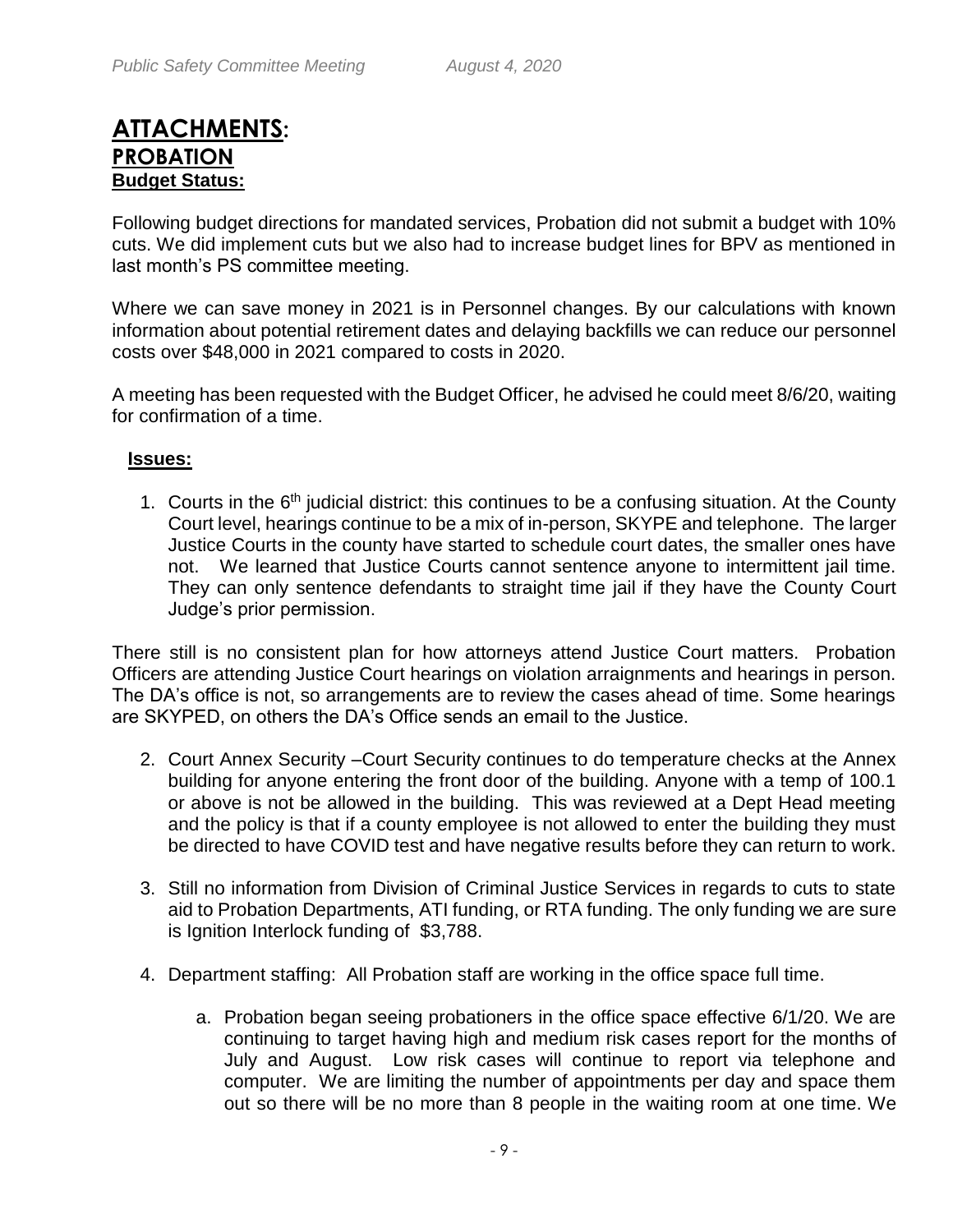have asked probationers not to bring family members or children to the office. All parties must wear masks, hand sanitizer is provided. If a probationer refuses to wear a mask they are not allowed to enter the Court Annex building.

b. We have successfully implemented CE Check in software for all probationers with a valid email. Probationers are directed to log in via this software program from their phone or computer, answer some questions and take a photo. The software puts the response in the system and flags cases for review based on the answers to the questions.

We have successfully implemented Zoom meetings for all juvenile cases. This software has to be loaded as an app on the phone or computer and allows us to have real time visual conferencing.

- c. Camera/microphones are now installed on all Probation Office pcs in the Department.
- d. A Camera/microphone is now installed in the Probation Department conference room.
- e. Probation Officers are out in the community making home checks on probationers.
- 5. Juvenile Delinquency Services**:**

July – we received two JD tickets: a 10 year old male charged with Resisting Arrest and a 17 year old male charged with Criminal Mischief,  $4<sup>th</sup>$  and Criminal Trespass,  $2<sup>nd</sup>$ , we are reviewing if the youth will work with us via diversion.

We had one RTA youth, his arrest was after hours for Menacing, 2<sup>nd</sup> Degree and detention was sought so we had to arrange an arraignment in Town of Owego Justice Court and have the County Attorney, Attorney for the Child, Parent, Probation and LE with youth attend the afterhours hearing. We appreciate the Town of Owego Court agreeing to hold this hearing for us, as the state, OCA, does not pay the Justice for his time. OCA will only pay the attorney for the child. The Court found reason to remand the youth after the parent testified that she was unable to handle the youth and was afraid of him. The youth was remanded to detention and Family Court hearing was scheduled the following day. When a hearing was scheduled for testimony to be taken from the mother and sibling, both recanted their story about being threatened with a knife. As a result the County withdrew the JD petition and the youth returned home.

YTD: 12 JDAT received to date in plus 2 cases of direct file with the court, plus 2 cases handed down from Youth Part for a total of 16 cases to date.

- E- Connect: In July we screened two youth ( 1- class II but youth already involved with Elmira Psychiatric Center Day Treatment Program and 1 -Below Threshold)
- Alternative to Detention Programing: Cayuga Counseling program for juvenile is operating and working with Tioga County youth. One part time employee is working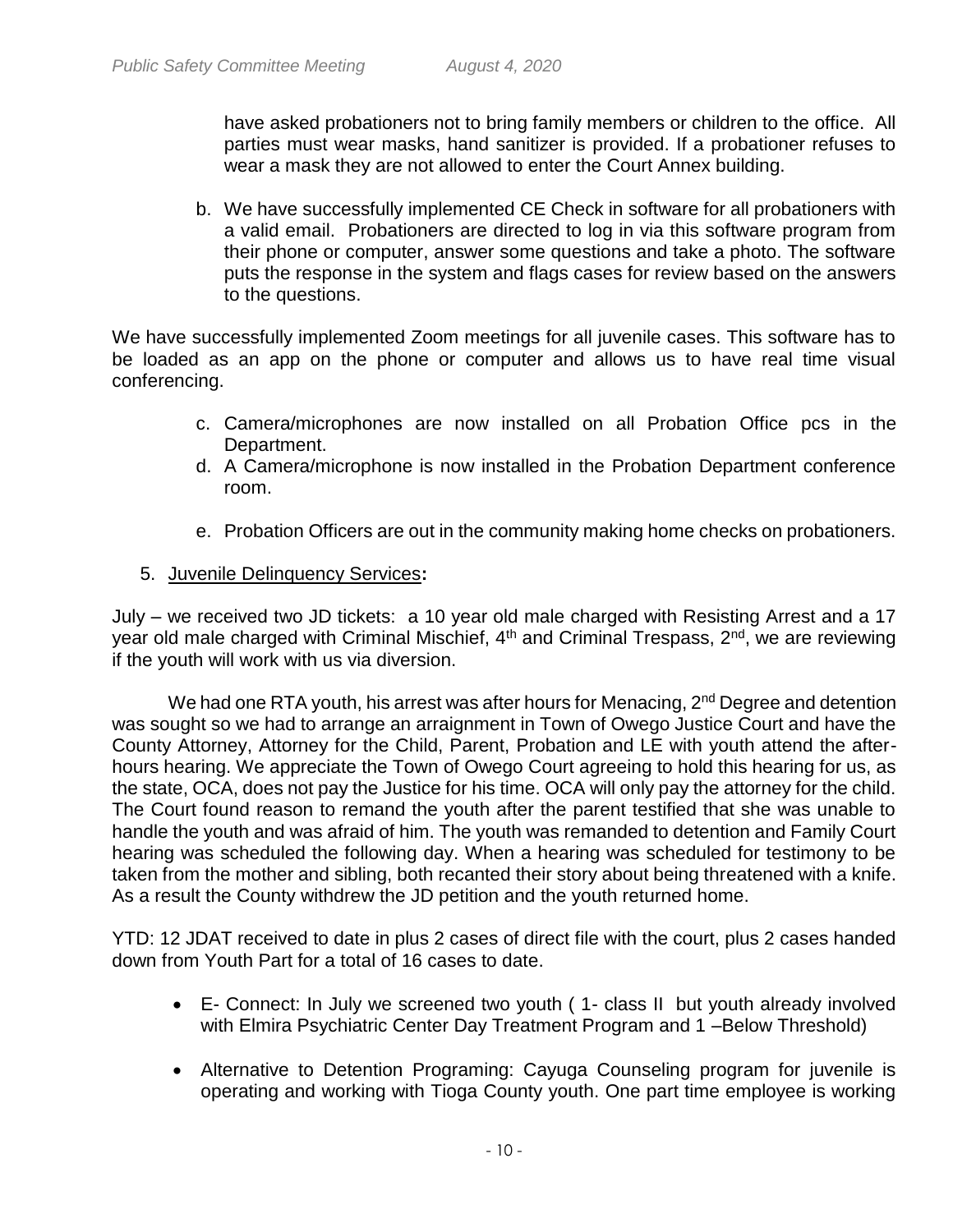the cases, the second position in the contract is currently unfilled we have been conducting interviews for the positions with CC.

Decision Points- This program for juveniles is on hold due to COVID-19

 **ATI Programs**: To date, we have received no information about the Service plan for this program. The program year expired on 6/30/20. ATI Board meeting was held on July 16, 2020 at 1:30 via Zoom.

- $\div$  Electronic Monitoring 0 units in use.
- Community Service –No WWP crew since 3/1/20.
- $\div$  Pre-Trial Release Pre-Trial Release 0 people in the program.

**Court Ordered Investigations:** 25 investigations for Tioga County courts (Criminal, Family and Surrogate) are due in the next 60 days.

**Supervision**: 269 cases ordered by Tioga County courts & Family Court

**Violation of Probation petitions**: 27 defendants have violation petitions pending against them in criminal & family court.

#### **Personnel:**

Still have 1 unfunded PO position Have an Officer out on medical leave. Expected return date is 10/13/20.

**Resolutions**: None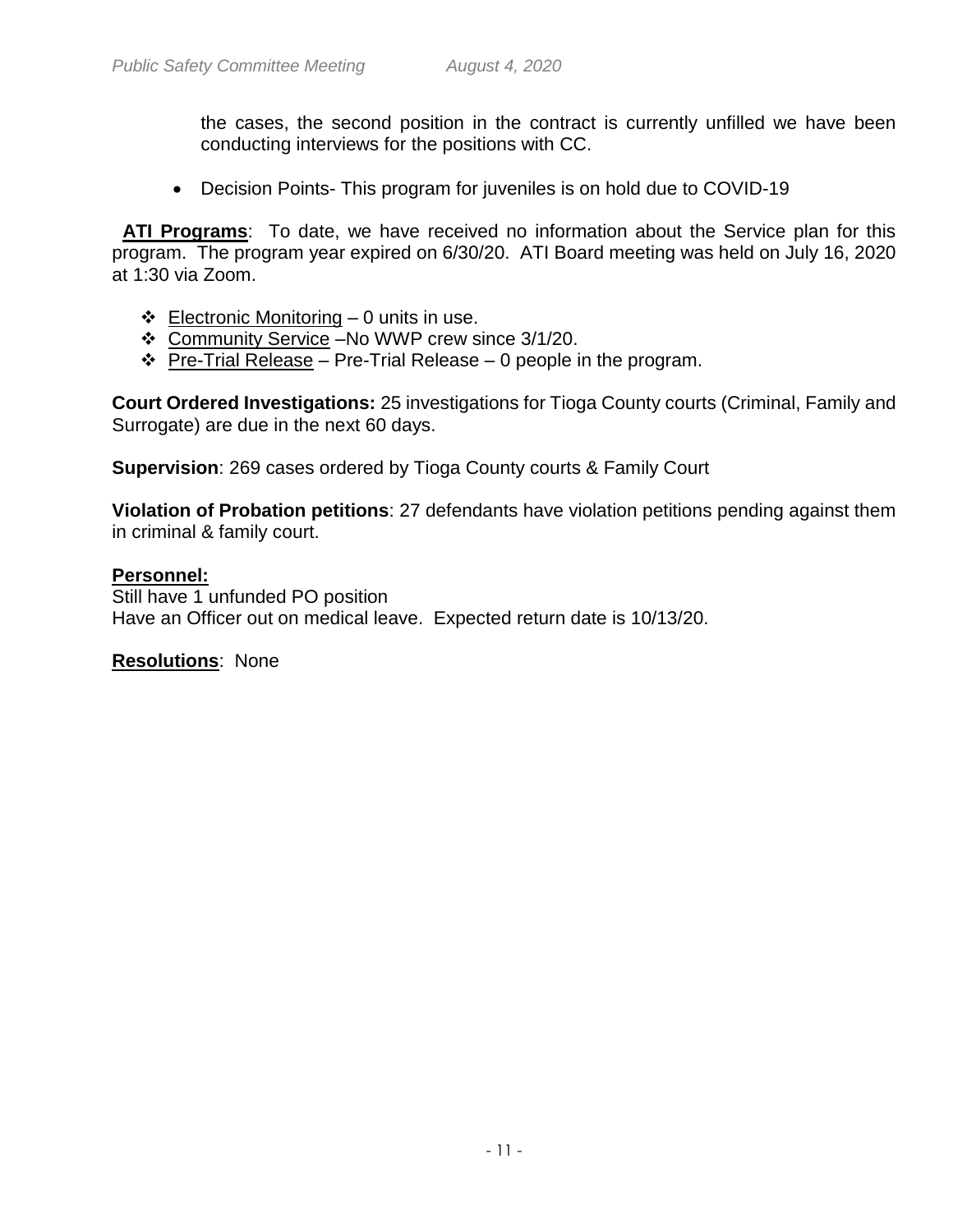#### **SHERIFF Personnel Issues:**

## 1. **Civil Office**

- a) All positions are filled.
- 

## 2. **Corrections Division**

- a) There are (3) vacant positions; one (1) Corrections Officers and (2) part-time Cooks.
- b) As of 8/10 there will be (2) additional Corrections openings due to the promotion of Christian Midolo-Ray and Darion Wiant to road patrol.
- c) We have two (2) C.O.s awaiting Medical Retirement.

## 3. **Road Patrol**

- a) We have (1) Deputy out on 207C medical leave.
- b) We have (2) Deputies on light duty.
- c) We have filled the (2) Deputy positions.

## 4. **E911 Emergency Communications Center**

a)Currently we have filled (2) positions but have (1) still open with the retirement of Steve DuVarney.

## 5. **Administration**

a. All positions filled.

### **Labor Issues:**

1. T.C.C.A. negotiations are complete / a new contract has been signed.

### **Litigation Issues:**

None at this time.

### **Budget**:

- 1. We continue to have an individual inmate that is housed at Monroe County.
- 2. Expenditures are on target for six months; Revenues are at \$390,895 which is 54% of the budget. Inmate Boarders account for \$101,081 (6 months revenue).

### **Current Projects:**

1. Working to upgrade Black Creek to Windows 10.

### **Miscellaneous:**

1. Average daily inmate population for the month of July 2020 was 29.

## **Resolutions:**

None.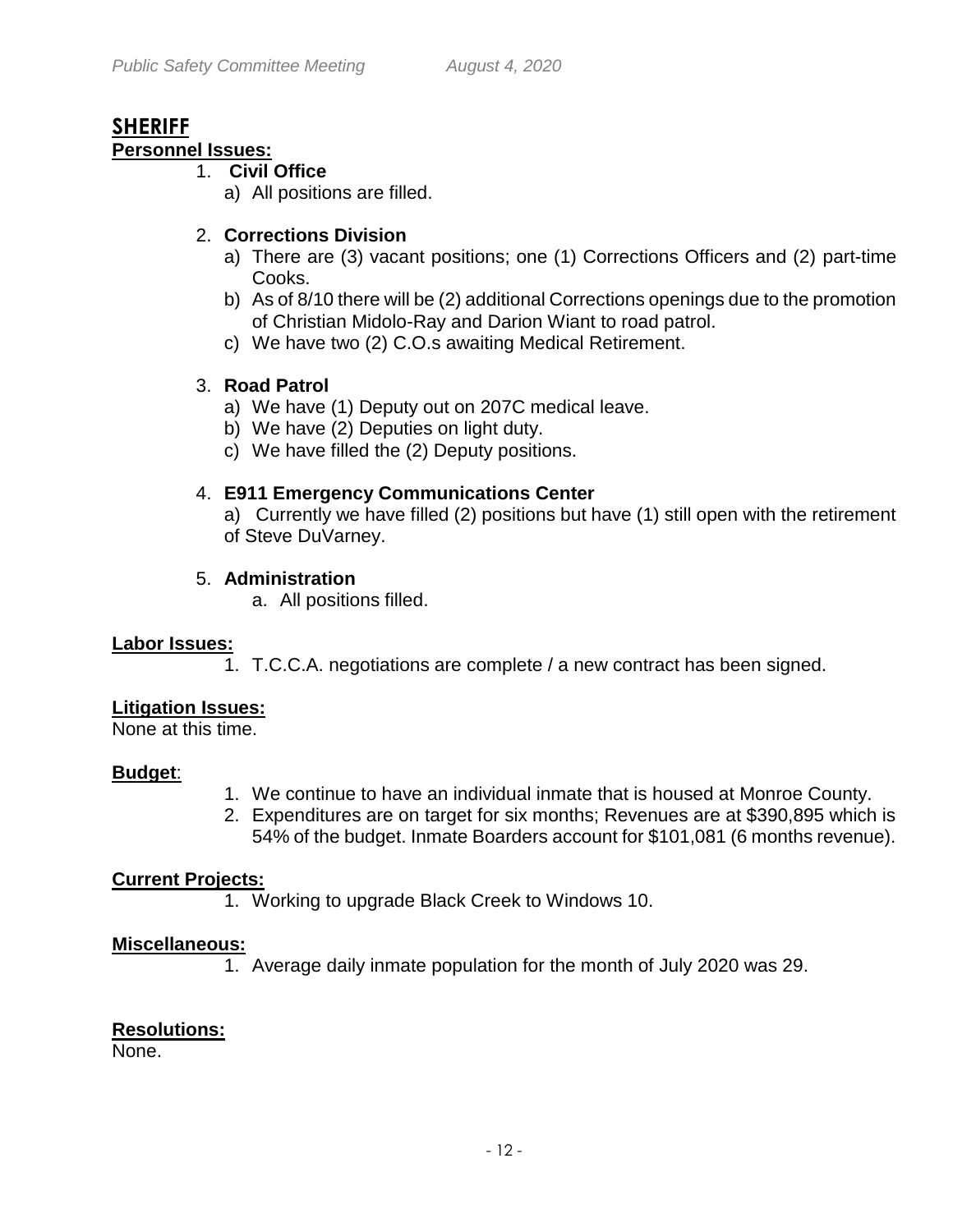## **OFFICE of EMERGENCY SERVICES**

#### **Budget:** Within Budget - See attached spreadsheets **Resolutions: AMEND RESO 95-20 MODIFY 2020 BUDGET AND TRANSFER FUNDS BACK TO CONTINGENCY FOR COVID19 EMERGENCY SERVICES**

#### **Monthly Activity:**

- 1. Monthly Meetings Attended
	- a. Daily State Emergency Management Conference Call
	- b. OFPC Conference Calls
	- c. Meetings with OFA for reopening plans
- 2. Grants
	- a. SHSP17
	- b. SHSP18
	- c. SHSP19
	- d. SHSP20
	- e. EMPG19
	- f. EMPG20
	- g. SICG18
	- h. SICG19
	- i. SICG20
	- j. Senator's grant for Training Room (MPR)
- 3. Fire Services
	- a. Fire Reporting to State Fire Reports have not been submitted to the State by Berkshire, Richford, and Halsey Valley for 2019. Second consecutive year for Berkshire and Halsey Valley. County Departments lose \$2500 grant for state training registration costs at Montour Falls each year if 100% of departments do not complete their reports.
	- b. State training classes at fire departments have started back up. Our office is responsible to ensure that host departments have proper COVID19 protective measures and supplies for each class.
	- c. Fire Coordinator John Scott's name will be added to the Fallen Firefighter's Monument in Albany this year. There will be a small televised ceremony but no regular ceremony for firefighters to attend due to COVID19.
	- d. We are working with fire personnel to collect information regarding their inventories of equipment and apparatus that is available for use in the event of a large or specialized incident.
- 4. EMS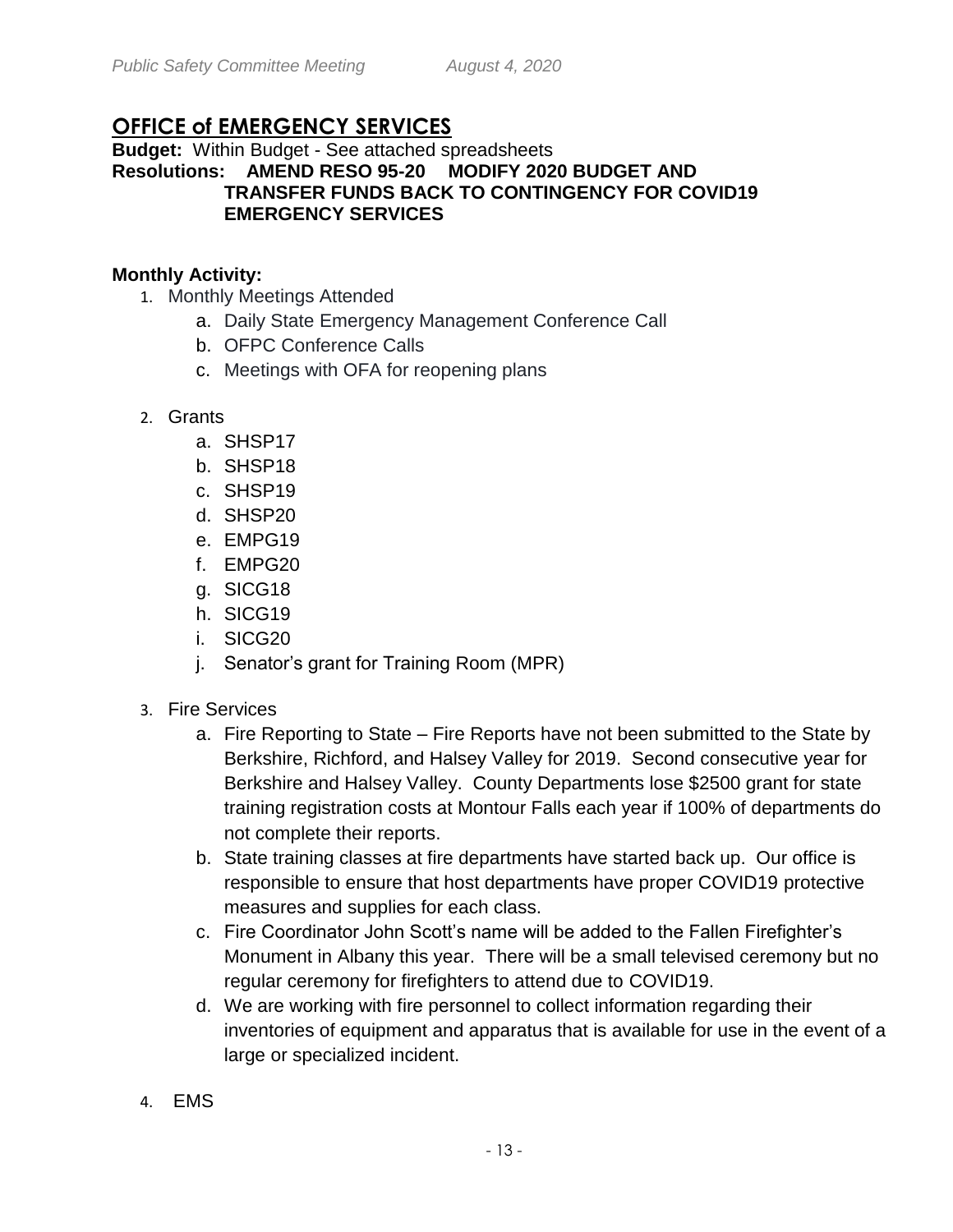- a. State EMS Classes are still on hold while DOH works to develop a plan to conduct classes and follow COVID19 protective measures.
- b. We have prepared an RFP to hire a consultant to conduct a Study of the County EMS System and make recommendations how we can develop a sustainable EMS program that will ensure that the residents of the county receive adequate emergency medical care in the future. Funding for this study will come from grant revenue if it is affordable. This study is the first step towards developing a plan to provide EMS and ambulance coverage in the future as it continues to be increasingly difficult to maintain effective coverage. If significant changes are not made there will continue to be areas of the county that will experience a loss of affordable, efficient emergency medical services who can respond quickly. Currently we have areas in the county, where it takes 45 minutes or more for an ambulance to arrive when needed.
- 5. Communications System
	- a. We continue to meet with Motorola while they work on engineering. As we continue to work with their team we often discuss the financial effects of the COVID19 pandemic on Tioga County. They seem to understand the needs we face as our current system experiences problems as well as the economic crisis that the pandemic has created for us. Presently, they have offered to delay our payments for two years without any penalty or extra costs.

The SICG Targeted Grant that we hope to receive up to 6 million dollars is still available however the schedule for the application and award is not known. Mr. Kevin Karn from NYSTEC will be meeting with Chairperson Sauerbrey and me later this week and we will begin the official work with him for our planning and application.

6. Fire

- a. Radio system continues to have issues with the audio, making it difficult for field units to understand dispatchers. Tri-County reports that they are working to resolve the problem but this far have been unable to diagnose the issue. Tri-County worked on the system 5/28/2020 and corrected one issue but has failed to return to correct additional problems.
- 7. EMO
	- a. Office of Emergency Services continues to distribute personal protective equipment and testing supplies.

Office has been working closely with numerous agencies to provide guidance, personal protective equipment, and other supplies to agencies who are in need during the emergency.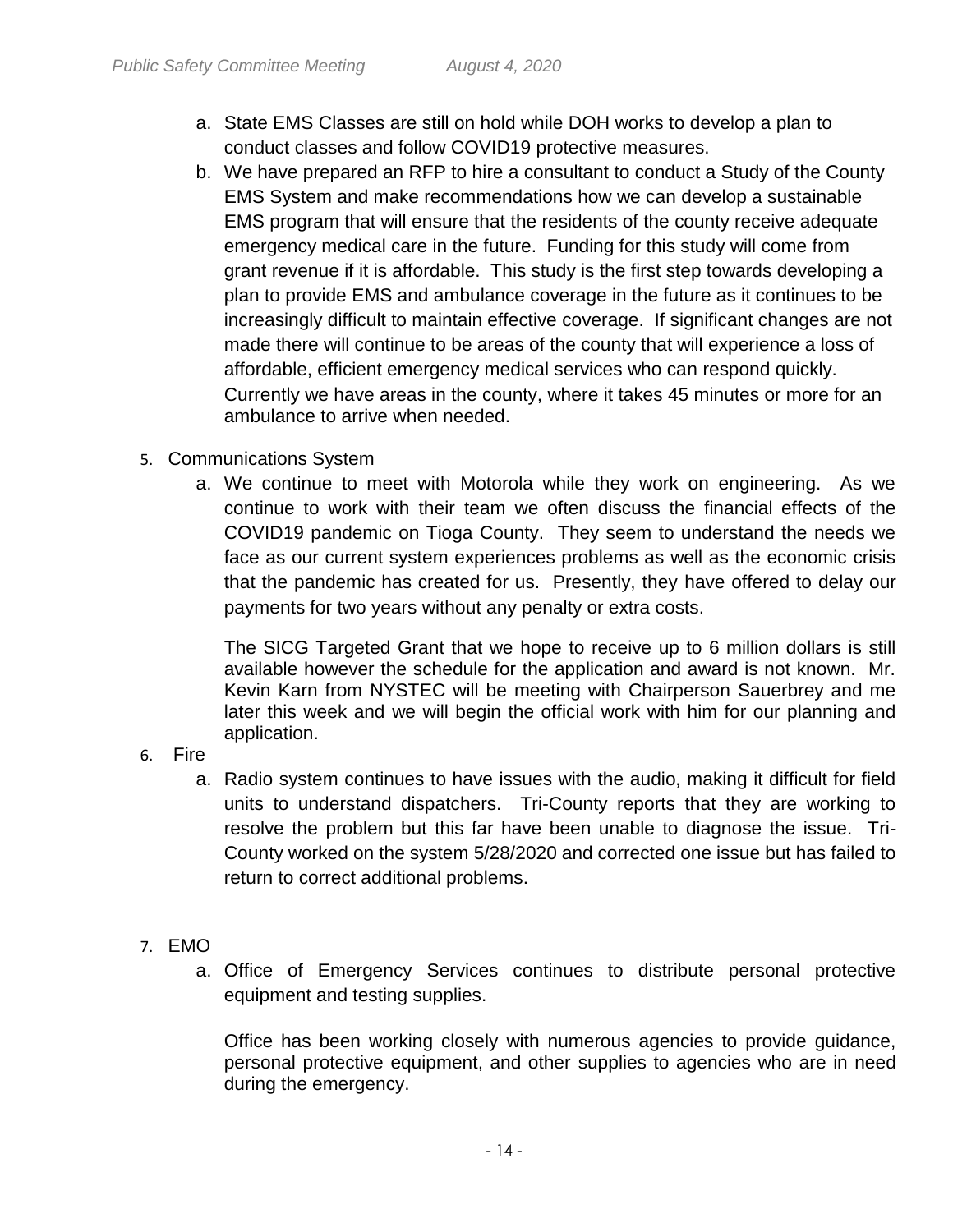Bids were received from businesses who were interested in providing consultant work to process COVID19 claims to FEMA. Low bidder is National Disaster Recovery Technical Assistance, Inc. of 59 Court Street, Suite 202, Binghamton, NY 13901. Bid is being forwarded to Attorney for review prior to hiring.

#### TIOGA COUNTY, NEW YORK 護童

**Tioga County** 

YEAR-TO-DATE BUDGET REPORT

| <b>FOR ZUZU IZ</b>   |               |                      |                          |                     |                     |                      |                |
|----------------------|---------------|----------------------|--------------------------|---------------------|---------------------|----------------------|----------------|
| <b>ACCOUNTS FOR:</b> | ORIGINAL      | TRANFRS/             | <b>REVISED</b>           |                     |                     | <b>AVAILABLE</b>     | <b>PCT</b>     |
| General Fund         | <b>APPROP</b> | <b>ADJSTMTS</b>      | <b>BUDGET</b>            | <b>YTD ACTUAL</b>   | <b>ENCUMBRANCES</b> | <b>BUDGET</b>        | USE/COL        |
|                      |               |                      |                          |                     |                     |                      |                |
| A3410 Fire           |               |                      |                          |                     |                     |                      |                |
|                      |               |                      |                          |                     |                     |                      |                |
|                      |               | $\mathbf{o}$         | $-9,000$                 | $-1,890.00$         | .00                 | $-7, 110, 00$        | 21.0%*         |
|                      |               | $-15,000$            | $-15,000$                | .00                 | .00                 | $-15,000.00$         | .0%            |
|                      |               | 0<br>0               | $\sim$ 0<br>$-20,000$    | .00<br>$-330.00$    | .00<br>.00          | .00<br>$-19.670.00$  | .0%<br>1.7%    |
|                      |               | $\bf{0}$             | $\Omega$                 | .00                 | .00                 | .00                  | .0%            |
|                      |               | $\mathbf 0$          | $\mathbf 0$              | .00                 | .00                 | .00                  | .0%            |
|                      |               | $\overline{0}$       | 29,370                   | 15,205.60           | .00                 | 14, 164, 40          | 51.8%          |
|                      |               | 0                    | 4,500                    | 160.13              | .00                 | 4,339.87             | 3.6%           |
|                      |               | $\mathbf 0$<br>0     | 1,000<br>1,000           | .00<br>.00          | .00<br>.00          | 1,000.00             | .0%<br>.0%     |
|                      |               | $\mathbf 0$          | 500                      | .00                 | .00                 | 1,000.00<br>500.00   | .0%            |
|                      |               | 0                    | $\overline{\mathbf{0}}$  | .00                 | .00                 | .00                  | .0%            |
|                      |               | 3,935                | 10,935                   | 4,394.88            | .00                 | 6,540.02             | 40.2%          |
|                      |               | $\mathbf 0$          | 400                      | .00                 | .00                 | 400.00               | .0%            |
|                      |               | $\Omega$<br>$\Omega$ | 4,500                    | .00<br>4,559.07     | .00<br>.00          | 4.500.00<br>1,440.93 | .0%<br>76.0%   |
|                      |               | 15,000               | 6,000<br>15,000          | .00                 | .00                 | 15,000.00            | .0%            |
|                      |               | $\mathbf 0$          | $\bf{0}$                 | .00                 | .00                 | .00                  | .0%            |
|                      |               | 0                    | $\bf{0}$                 | .00                 | .00                 | .00                  | .0%            |
|                      |               | $\mathbf{o}$         | $\bf{0}$                 | .00                 | .00                 | .00                  | .0%            |
|                      |               | $\mathbf 0$<br>83    | $\mathbf{O}$             | .00<br>104.93       | .00<br>.00          | .00                  | .0%<br>5.0%    |
|                      |               | 0                    | 2,083<br>3.500           | 1.500.00            | 750.00              | 1,978.33<br>1.250.00 | 64.3%          |
|                      |               | $\mathbf 0$          | $\overline{\phantom{0}}$ | .00                 | .00                 | .00                  | .0%            |
|                      |               | 3,284                | 28,284                   | 8,899.05            | 232.43              | 19, 152.67           | 32.3%          |
|                      |               | 64                   | 1,264                    | 523.81              | 55.00               | 685.00               | 45.8%          |
|                      |               | $\Omega$             | 1,000<br>48,694          | 447.52<br>27,425.73 | .00                 | 552.48<br>6,088.40   | 44.8%<br>87.5% |
|                      |               | 3,694<br>0           | $\sim$ 0                 | .00                 | 15,180.00<br>.00    | .00                  | .0%            |
|                      |               | 1,011                | 9,011                    | 2,250.94            | 540.02              | 6,219.80             | 31.0%          |
|                      |               | $\mathbf{o}$         | 500                      | .00                 | .00                 | 500.00               | .0%            |
|                      |               | 52                   | 152                      | 52.45               | .00                 | 100.00               | 34.4%          |
|                      |               | $\Omega$<br>288      | 2,000<br>5,288           | .00                 | .00<br>.00          | 2,000.00<br>3,371.06 | .0%<br>36.3%   |
|                      |               | $\mathbf 0$          | 1,500                    | 1,917.42<br>764.60  | .00                 | 735.40               | 51.0%          |
|                      |               | $\mathbf 0$          | 250                      | 44.20               | .00                 | 205.80               | 17.7%          |
|                      |               | o                    | 300                      | .00                 | .00                 | 300.00               | .0%            |
|                      |               | $\mathbf 0$          | 1,500                    | 50.00               | .00                 | 1,450,00             | 3.3%           |
|                      |               | 550                  | 1.050                    | 1,037.23            | .00                 | 12.77                | 98.8%          |
|                      |               | 1,390                | 2,890                    | 2,056.13            | 553.52              | 279.97               | 90.3%          |

Page

 $\mathbf 1$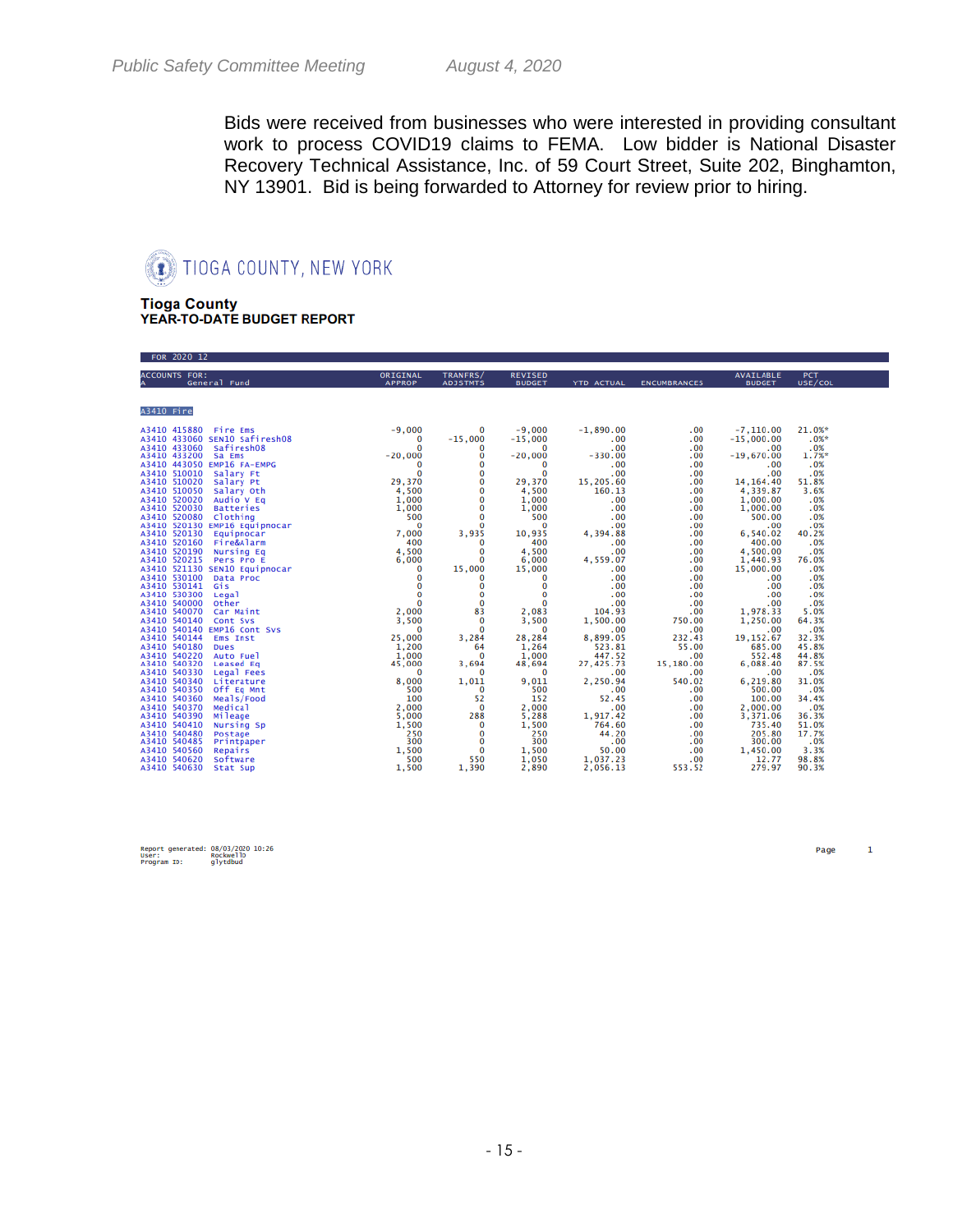

# Tioga County<br>YEAR-TO-DATE BUDGET REPORT

| FOR 2020 12                                                                                                                                                                                                                                                                                                                                     |                           |                                                                                                                                                                                                           |                                                                                                                                                                                                         |                                                                                                                                    |                                                                                                              |                                                                                                                                      |                                                                                                                    |
|-------------------------------------------------------------------------------------------------------------------------------------------------------------------------------------------------------------------------------------------------------------------------------------------------------------------------------------------------|---------------------------|-----------------------------------------------------------------------------------------------------------------------------------------------------------------------------------------------------------|---------------------------------------------------------------------------------------------------------------------------------------------------------------------------------------------------------|------------------------------------------------------------------------------------------------------------------------------------|--------------------------------------------------------------------------------------------------------------|--------------------------------------------------------------------------------------------------------------------------------------|--------------------------------------------------------------------------------------------------------------------|
| <b>ACCOUNTS FOR:</b><br>General Fund                                                                                                                                                                                                                                                                                                            | ORIGINAL<br><b>APPROP</b> | TRANFRS/<br><b>ADJSTMTS</b>                                                                                                                                                                               | <b>REVISED</b><br><b>BUDGET</b>                                                                                                                                                                         | YTD ACTUAL                                                                                                                         | <b>ENCUMBRANCES</b>                                                                                          | <b>AVAILABLE</b><br><b>BUDGET</b>                                                                                                    | <b>PCT</b><br>USE/COL                                                                                              |
| A3410 540640<br>Supplies<br>A3410 540660<br>Telephone<br>A3410 540731 Train St<br>A3410 540733<br>Train Oth<br>A3410 581088 St Ret<br>A3410 583088<br>Social Sec<br>A3410 584088<br>Work Comp<br>A3410 584588<br>Life Ins<br>A3410 585088<br><b>Unemp Ins</b><br>A3410 585588<br>Disab Ins<br>A3410 586088<br>Health Ins<br>A3410 588988<br>Eap |                           | $-400$<br>0<br>$\ddot{\mathbf{0}}$<br>$\bf{0}$<br>$\bf{0}$<br>0<br>$\bf{0}$<br>$\bf{0}$<br>0<br>25<br>250<br>$\mathbf 0$                                                                                  | 1,100<br>1,200<br>$\sim$ 0<br>2.500<br>7,084<br>2,195<br>5,644<br>$\overline{\phantom{0}}$<br>$\bf o$<br>25<br>250<br>60                                                                                | 872.15<br>840.21<br>.00<br>367.69<br>4,066.27<br>1,228.35<br>3.096.21<br>.00<br>.00<br>.23<br>45.59<br>31.95                       | .00<br>.00<br>.00<br>110.00<br>.00<br>.00<br>.00<br>.00<br>.00<br>.00<br>.00<br>.00                          | 227.85<br>359.79<br>.00<br>2,022.31<br>3,017.73<br>966.65<br>2,547.79<br>.00.<br>.00<br>24.77<br>204.41<br>28.05                     | 79.3%<br>70.0%<br>.0%<br>19.1%<br>57.4%<br>56.0%<br>54.9%<br>.0%<br>.0%<br>.9%<br>18.2%<br>53.3%                   |
| A3640 Emergency Mgmt Office                                                                                                                                                                                                                                                                                                                     |                           |                                                                                                                                                                                                           |                                                                                                                                                                                                         |                                                                                                                                    |                                                                                                              |                                                                                                                                      |                                                                                                                    |
| $\frac{0.3640}{0.43640}$ Emergency Mgmt office<br>$\frac{0.3640}{0.435100}$ Cov19 Sa Fema<br>$\frac{0.3640}{0.43640}$ $\frac{436574}{0.436574}$ Hzd Mit Gt<br>$\frac{0.3640}{0.43640}$ $\frac{443050}{0.43640}$ EMergency<br>$\frac{0.3640}{0.43640}$ $\frac{443050}{$                                                                          |                           | 0<br>$\mathbf 0$<br>$\bf{0}$<br>$\bf{0}$<br>$\begin{smallmatrix} 0 \ 0 \ 0 \end{smallmatrix}$<br>$\ddot{\mathbf{O}}$<br>$\Omega$<br>$\overline{0}$<br>$\mathbf 0$<br>$\ddot{\mathbf{0}}$<br>$\frac{0}{0}$ | $\bf{0}$<br>$\bf{0}$<br>$\bf{0}$<br>$\bf{0}$<br>$\bf{0}$<br>$\Omega$<br>$-23,669$<br>$\Omega$<br>$\bf{0}$<br>72,592<br>27,583<br>$\Omega$<br>$\bf{0}$<br>$\frac{0}{2}$<br>$\mathbf{O}$<br>$\frac{0}{0}$ | .00<br>.00<br>.00<br>.00<br>.00<br>.00<br>$-7, 331.11$<br>.00<br>.00<br>34, 162.84<br>15,035.18<br>.00<br>.00<br>.00<br>.00<br>.00 | .00<br>.00<br>.00<br>.00<br>.00<br>.00<br>.00<br>.00<br>.00<br>.00<br>.00<br>.00<br>.00<br>.00<br>.00<br>.00 | .00.<br>.00.<br>.00<br>.00<br>.00<br>.00<br>$-16, 337.89$<br>.00<br>.00<br>38,429.16<br>12,547.82<br>.00<br>.00<br>.00<br>.00<br>.00 | .0%<br>.0%<br>.0%<br>.0%<br>.0%<br>.0%<br>31.0%<br>.0%<br>.0%<br>47.1%<br>54.5%<br>.0%<br>.0%<br>.0%<br>.0%<br>.0% |
|                                                                                                                                                                                                                                                                                                                                                 |                           | $\overline{O}$<br>$\bf{0}$<br>1,500<br>851<br>$\bf{0}$<br>$\bf{0}$<br>$\overline{\mathbf{0}}$<br>210<br>1,200<br>$\bf{0}$<br>$\bf{0}$<br>$\ddot{\mathbf{0}}$                                              | $\overline{0}$<br>700<br>3,500<br>1,351<br>$\overline{\mathbf{0}}$<br>$\mathbf{o}$<br>$\overline{\mathbf{0}}$<br>2,710<br>1,200<br>$^{\circ}$ 0<br>500<br>$\Omega$                                      | .00<br>.00<br>346.04<br>906.87<br>.00<br>$\frac{00}{100}$<br>.00<br>735.57<br>139.69<br>.00<br>.00<br>.00                          | .00<br>.00<br>.00<br>.00<br>.00<br>.00<br>.00<br>1,974.03<br>163.70<br>.00<br>.00<br>.00                     | .00<br>700.00<br>3,153.96<br>444.00<br>.00<br>.00<br>.00<br>.00<br>896.61<br>.00<br>500.00<br>.00                                    | .0%<br>.0%<br>9.9%<br>67.1%<br>.0%<br>.0%<br>.0%<br>100.0%<br>25.3%<br>.0%<br>.0%<br>.0%                           |



# Tioga County<br>YEAR-TO-DATE BUDGET REPORT

| FUR ZUZU IZ                                                                                                                                                                                                                                                 |                                                                                                                                                                       |                                                                            |                             |                                                                                                              |                                                                                                                                   |                                                                                                                |                                                                                                                                                 |                                                                                                                     |  |
|-------------------------------------------------------------------------------------------------------------------------------------------------------------------------------------------------------------------------------------------------------------|-----------------------------------------------------------------------------------------------------------------------------------------------------------------------|----------------------------------------------------------------------------|-----------------------------|--------------------------------------------------------------------------------------------------------------|-----------------------------------------------------------------------------------------------------------------------------------|----------------------------------------------------------------------------------------------------------------|-------------------------------------------------------------------------------------------------------------------------------------------------|---------------------------------------------------------------------------------------------------------------------|--|
| <b>ACCOUNTS FOR:</b>                                                                                                                                                                                                                                        | General Fund                                                                                                                                                          | ORIGINAL<br><b>APPROP</b>                                                  | TRANFRS/<br><b>ADJSTMTS</b> | <b>REVISED</b><br><b>BUDGET</b>                                                                              | <b>YTD ACTUAL</b>                                                                                                                 | <b>ENCUMBRANCES</b>                                                                                            | <b>AVAILABLE</b><br><b>BUDGET</b>                                                                                                               | <b>PCT</b><br>USE/COL                                                                                               |  |
| A3640 540510<br>A3640 540540<br>A3640 540560<br>A3640 540581<br>A3640 540640 COV19 Supplies<br>A3640 540660<br>A3640 540733<br>A3640 581088<br>A3640 583088<br>A3640 584088<br>A3640 584588<br>A3640 585088<br>A3640 585588<br>A3640 586088<br>A3640 588988 | Radio Rep<br>Reimb<br>Repairs<br>Sec System<br>Telephone<br>Train Oth<br>St Ret<br>Social Sec<br>Work Comp<br>Life Ins<br>Unemp Ins<br>Disab Ins<br>Health Ins<br>Eap | 500<br>0<br>500<br>3,000<br>1,000<br>7,664<br>2,822<br>113<br>22,503<br>29 | 99,051<br>$-51$<br>3,300    | 500<br>0<br>500<br>$\bf{0}$<br>99,051<br>2,949<br>4,300<br>$\bf{0}$<br>7,664<br>2,822<br>113<br>22,503<br>29 | .00<br>.00<br>.00<br>.00<br>3,211.99<br>998.48<br>.00<br>.00<br>3,762.09<br>1,501.78<br>.00<br>.00<br>65.25<br>12,982.20<br>15.49 | .00<br>.00<br>.00<br>.00<br>5.398.45<br>479.94<br>.00<br>.00<br>.00.<br>.00<br>.00<br>.00<br>.00<br>.00<br>.00 | 500.00<br>.00.<br>500.00<br>.00<br>90.440.73<br>1,470.41<br>4.300.00<br>.00<br>3,901.91<br>1,320.22<br>.00<br>.00<br>47.75<br>9,520.80<br>13.51 | .0%<br>$.0%_{.0%}$<br>.0%<br>8.7%<br>50.1%<br>.0%<br>.0%<br>49.1%<br>53.2%<br>.0%<br>.0%<br>57.7%<br>57.7%<br>53.4% |  |

Page 2